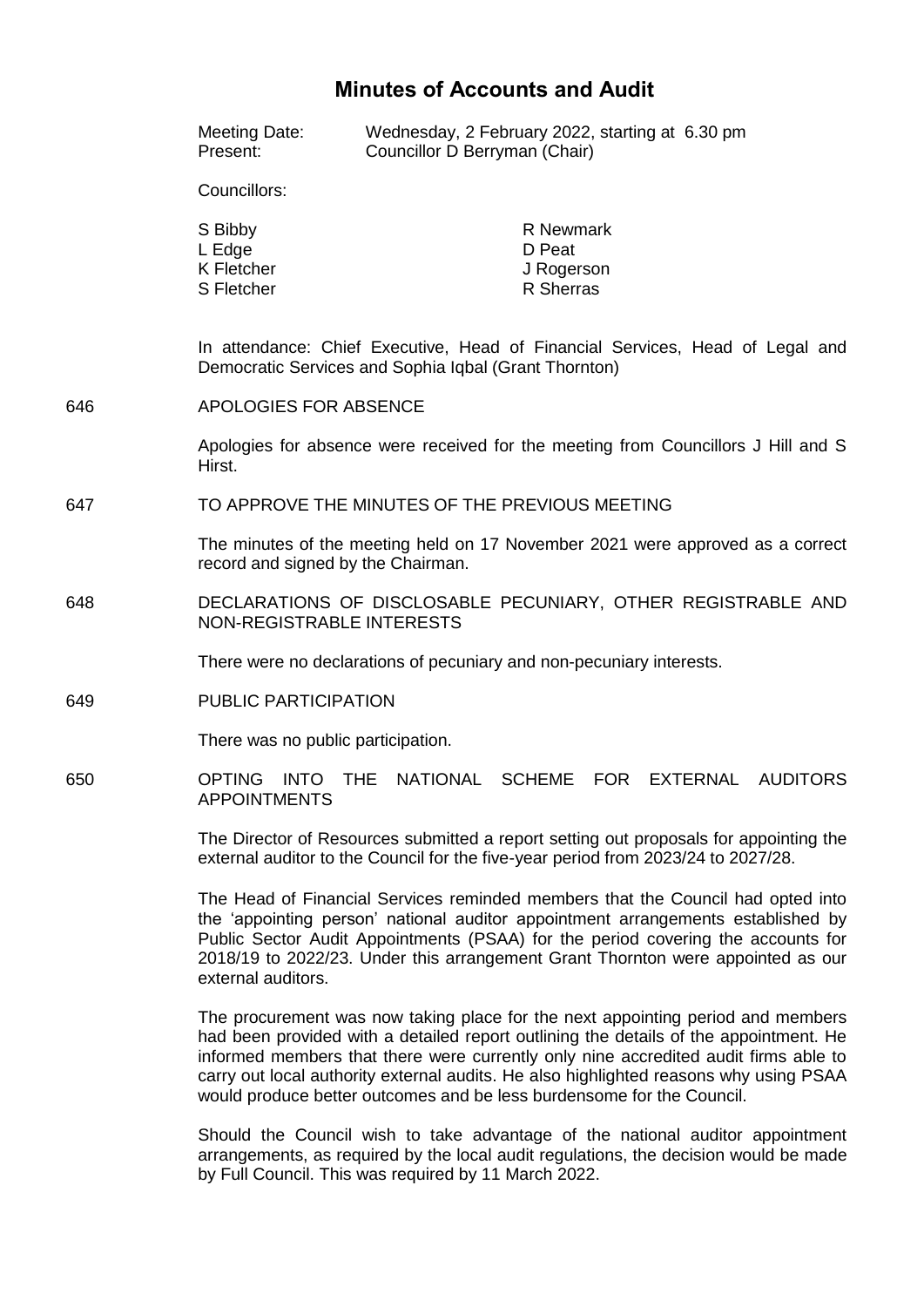\*\*\* RESOLVED THAT COMMITTEE:

Recommend to Council that the Council accepts Public Sector Audit Appointments' invitation to opt into the sector-led option for the appointment of external auditors to principal local government and police bodies for five financial years from 1 April 2023.

#### 651 CLOSURE OF ACCOUNTS TIMETABLE 2021/22

The Director of Resources submitted a report informing committee of the statutory deadline for the closure of our accounts. It also informed committee of the benefits of closing down the accounts in a timely manner, in particular the good governance aspects, and of the timetable that would be adhered to in order to achieve the required deadlines.

The Accounts and Audit (amendment) Regulations 2021 had amended the publication deadlines for draft and final accounts from 1 June and 31 July to 1 August and 30 September.

The same regulations set out detailed requirements in relation to duties and rights that have important implications for local authorities in terms of planning to ensure critical tasks are met and the approval of the accounts carried out by set deadlines. They also stipulate the various responsibilities for the closure of accounts.

The closedown timetable showed that the presentation of the audited statement of accounts would be received by this committee at its meeting on 23 November 2022 for approval. However, there was potential for this date to be brought forward to 28 September 2022 should audit planning and progress allow.

RESOLVED THAT COMMITTEE:

Endorse the suggested approach for the closure of the 2021/22 accounts.

#### 652 REVIEW OF REPRESENTATION ON OUTSIDE BODIES

The Chief Executive submitted a report informing committee of the current position regarding representation on outside bodies and seeking approval of a review of the current arrangements.

The Head of Legal and Democratic Services reminded members that the Council appoints or nominates many of its members as representatives on several outside bodies each year at the Annual Council meeting. Many of these appointments are historic or a requirement of a lease between the Council and a body, others are at the invitation of the outside body.

She informed members that increasingly representatives were required to become Directors or Trustees which means they are not just the Council's representative but owe the outside body a duty by virtue of the appointment. Some bodies were also now asking for applications and references.

It was therefore considered prudent for the Council to review the lists of outside bodies, and the requirements of those bodies, to decide whether to continue to make nominations for representation.

It was also proposed that training should be provided to all members on the implications for them being appointed to an outside body and how they should manage any such risks or conflicts.